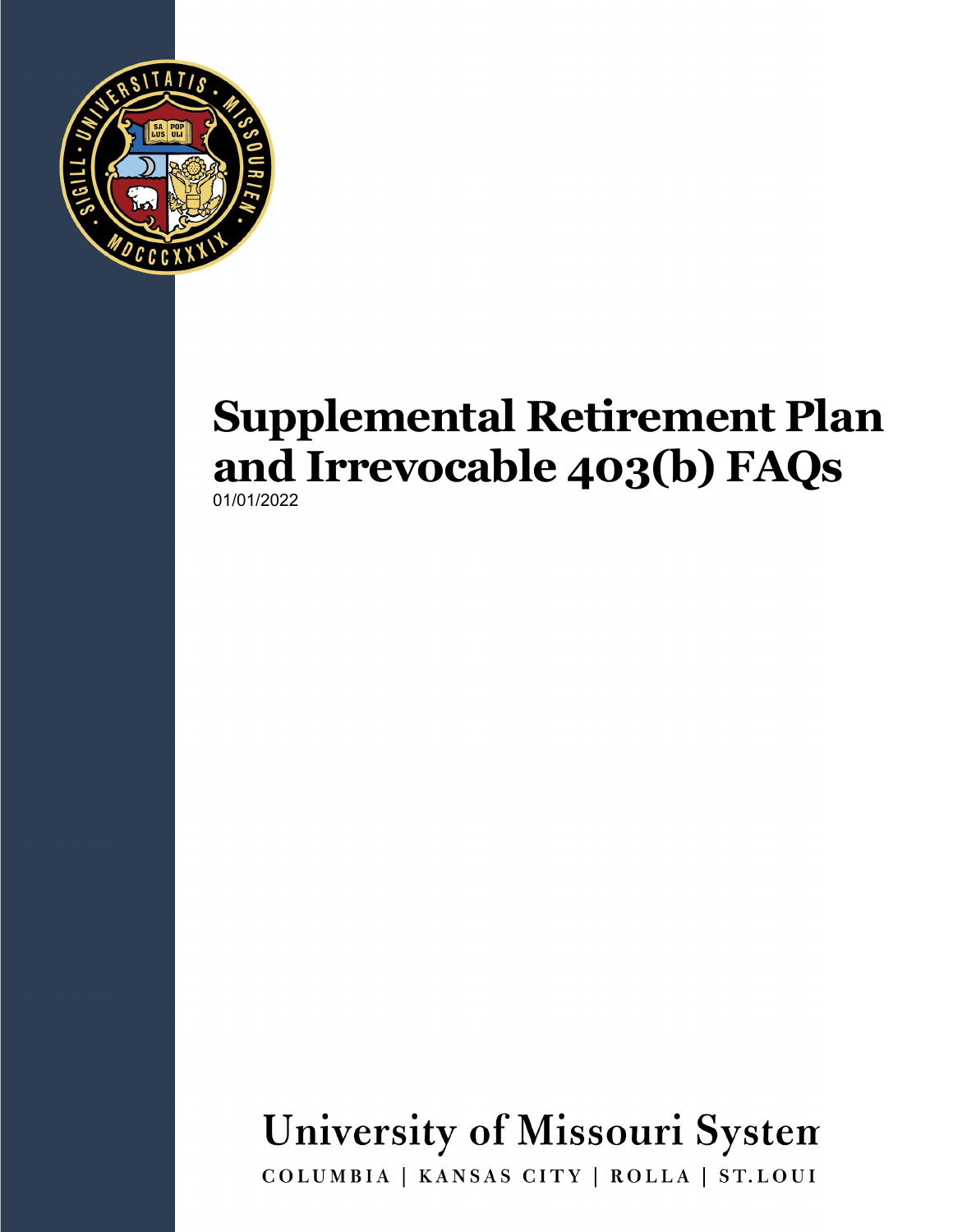#### What are the Supplemental Retirement Plan (SRP) and Irrevocable 403(b) Plan?

These plans are tax-deferred savings options; you may choose to participate in one or both plans.

- **SRP:** This plan allows you to make a one-time irrevocable election, up to \$61,000annually.
- **Irrevocable 403(b):** This plan is a provision of the tax- deferred 403(b) savings plan and allows you to make a one-time irrevocable election up to \$61,000 annually.

While the choice to participate in these plans is yours, once you make an election to participate in one or both plans, your election cannot be changed or stopped. The savings amount available at retirement depends on your contributions and the gains or losses generated by the investment(s) you select, less any expenses charged to your account.

#### When do I need to complete my election?

Elections must be made no later than the date of initial eligibility under the plan or any other plan or arrangement of the Employer that is described in IRS Code Section 219(g)(5)(A).

- **SRP:** You are eligible to participate in the SRP on the first day of your benefit-eligible employment. You must make an election to contribute on or before that first day of your appointment (e.g., on or before the first day you start your job).
- **Irrevocable 403(b):** You are eligible to participate in the 403(b) on your first day of employment with the university. You must make an election to contribute on or before that first day of yourappointment.

#### What is an irrevocable contribution?

An irrevocable contribution is the contribution you make to the SRP or 403(b) Plan, following an initial voluntary one-time irrevocable election to reduce your compensation by a specified amount.

#### **What do I need to do?**

If you're interested in making a one-time irrevocable election to the SRP and/or 403(b) plans, please contact your campus Human [Resources](https://www.umsystem.edu/ums/hr/staff_directory_hr_service_center#mu) Generalist to set an appointment **in advance of your start date** to complete the required forms.

#### Who is eligible to participate?

- **SRP:** Any newly hired benefit-eligible1 employee can enroll in the SRP on or before your eligibility date. If you were a previous employee of any campus of the UM System and did not or were not eligible previously to participate in this plan, you will be ineligible to participate upon rehire.
- **Irrevocable 403(b):** Any newly hired employee, not including student appointments, is eligible for the Irrevocable 403(b). If you are a previous employee of any campus of the UM System and did not participate in this plan when initially eligible, you will be ineligible up on rehire.

#### Can I change my election at a later date?

The election is irrevocable and cannot be changed at a later date. The election will continue as long as you are eligible for the plan as follows:

- **SRP:** Your election will continue for the duration of your employment with the university.
- **Irrevocable 403(b):** Your election will continue for the duration of your employment with the university.

#### When is the effective date of my deferral?

The first deduction will be made as of the first available pay period as soon as administratively possible following your election effective date. Upon completion of your enrollment, you should expect the deduction to begin in one or two payroll cycles. For more information, visit [umurl.us/retirement.](https://www.umsystem.edu/totalrewards/retirement)

<sup>&</sup>lt;sup>1</sup> Benefit eligibility is defined in <u>[Section 320.050](https://www.umsystem.edu/ums/rules/collected_rules/personnel/ch320/320.050_employee_status)</u> of the UM System Collected Rules and Regulations. Last updated: 01/05/2022 1 | Page